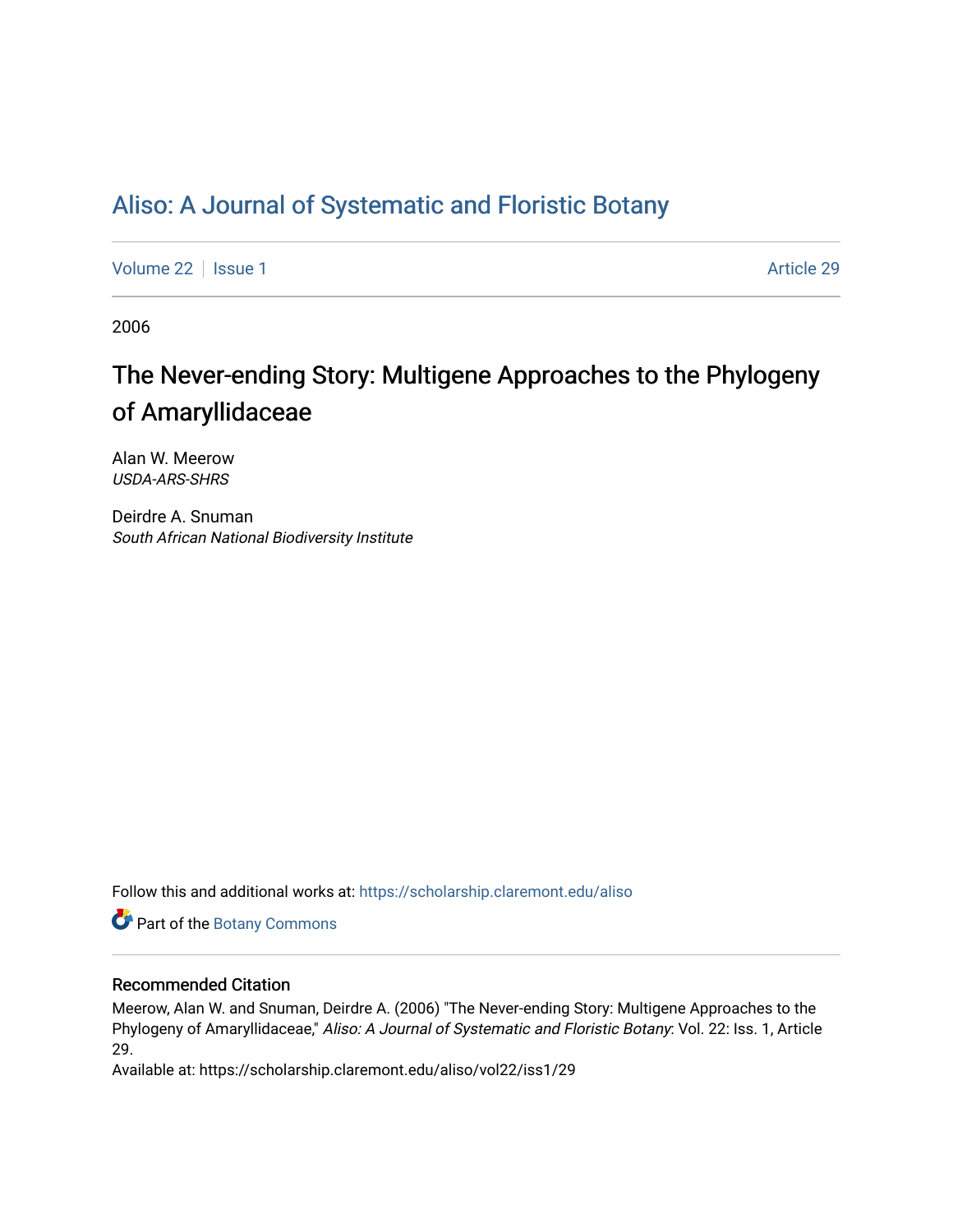

## MONOCOTS Comparative Biology and Evolution Excluding Poales

Asparagales Alliaceae/Amaryllidaceae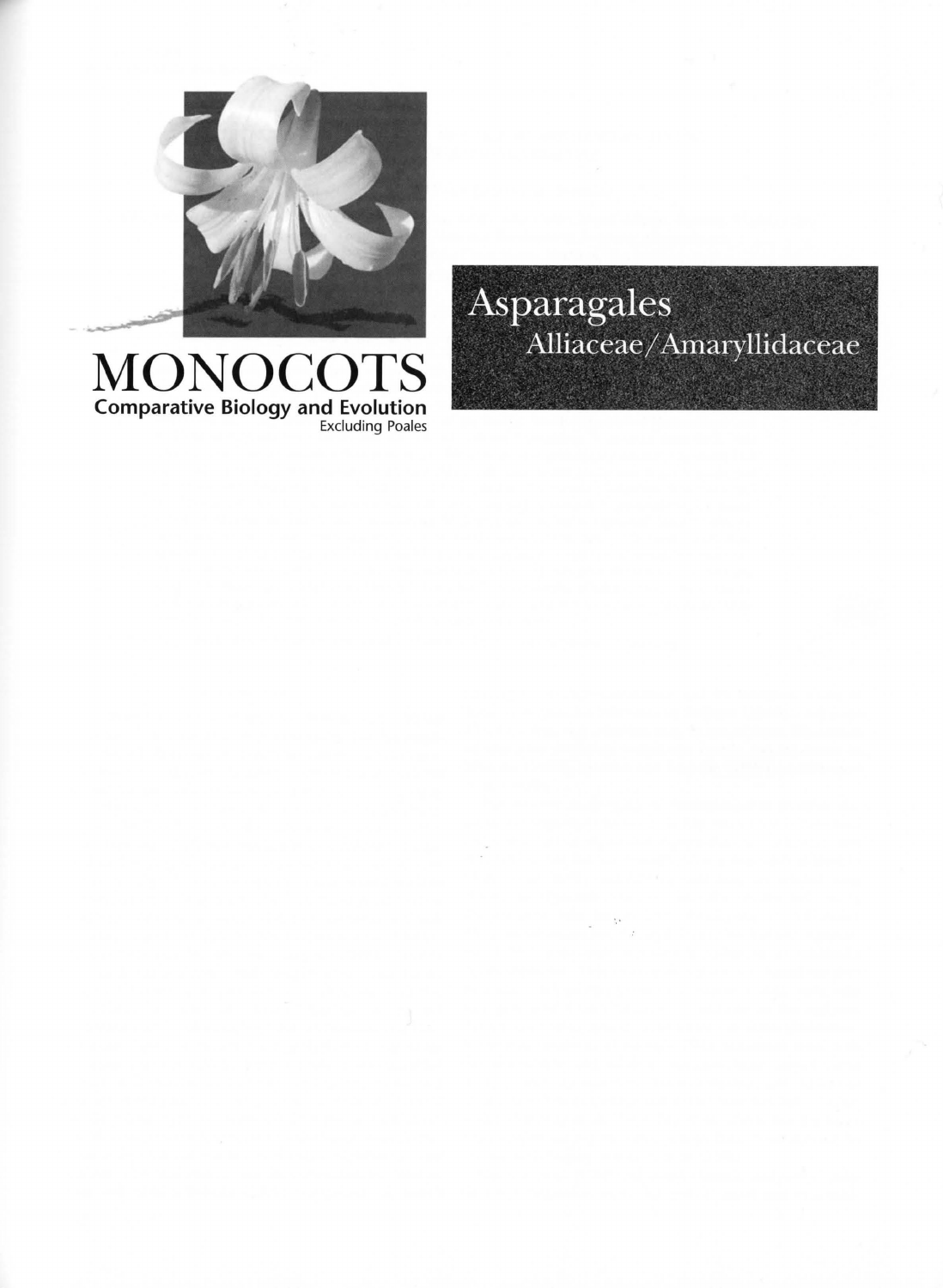#### THE NEVER-ENDING STORY: MULTIGENE APPROACHES TO THE PHYLOGENY OF AMARYLLIDACEAE

ALAN W. MEEROW<sup>1,3</sup> AND DEIRDRE A. SNIJMAN<sup>2</sup>

<sup>1</sup>*USDA-ARS-SHRS, National Germplasm Repository, 13601 Old Cutler Road, Miami, Florida 33158, USA; 2Compton Herbarium, South African National Biodiversity Institute, Kirstenbosch, Rhodes Drive, Newlands, Cape Town, South Africa 3Corresponding author ( ameerow@saa.ars.usda.gov)* 

#### ABSTRACT

Results to date with various plastid genes confirmed the monophyly of the Amaryllidaceae s.s. as a whole, strongly supported the mostly African tribe Amaryllideae as sister to the rest of the family, and resolved geographically-based monophyletic groups, but failed to resolve the relationships among several basal lineages in the family (the African Haemantheae and Cyrtantheae, the Australasian Calostemmateae, and the American and Eurasian sister clades). We present analysis of plastid *ndhF*  sequences that fully resolved the major clades of the family. The baccate-fruited Haemantheae and Calostemmateae are sister tribes, and the African endemic Cyrtantheae is sister to them both. This clade is sister to an American/Eurasian clade. We also present preliminary nuclear ribosomal ITS sequence analysis of the Eurasian clade. Lycorideae are basal in the group and begin a grade that continues with *Hannonia,* then *Pancratium,* then *Lapiedra.* The genera *Galanthus, Narcissus,* and *Sternhergia* are resolved as monophyletic with strong support. *Leucojum* is paraphyletic and recognition of *Acis* for the mostly autumn-flowering Mediterranean species is supported. Recent phylogenetic analyses of various tribes and genera of the family are reviewed. Above the family level, Agapanthaceae, Alliaceae, and Amaryllidaceae form a well-supported monophyletic group, but exact resolution of the relationships among the three subclades varies depending on the sequence matrix utilized. The Angiosperm Phylogeny Group II has advocated combining all three into a single family, Alliaceae. We discuss this decision, which has historical precedent, but recommend that Amaryllidaceae be conserved as the name for the family in such a treatment.

Key words: Amaryllidaceae, Asparagales, cladistics, DNA, monocotyledons, phylogeny.

#### INTRODUCTION

Amaryllidaceae are one of the few families of the higher Asparagales well defined by other than molecular characters, namely the combination of umbellate cymes, inferior ovaries, and unique alkaloid chemistry (Meerow and Snijman 1998), but morphological characters alone fail to adequately resolve phylogenetic relationships within the family (Meerow et al. 2000a). Some of these characters, such as inflorescence type, are likely synapomorphies for a deeper grouping of families (Agapanthaceae, Alliaceae) that could be subsumed in Amaryllidaceae (though this name would need to be conserved over Alliaceae). The four most recent infrafamilial classifications of Amaryllidaceae are those of Traub (1963), Dahlgren et al. (1985), Miiller-Doblies and Miiller-Doblies (1996), and Meerow and Snijman (1998). Traub's scheme included Alliaceae, Hemerocallidaceae, and Ixioliriaceae as subfamilies, in part following Hutchinson (1934, 1959). Within his subfamily Amaryllidoideae, he erected two informal taxa, "infrafamilies" Amarylloidinae and Pancratioidinae, both of which were polyphyletic (Meerow 1995). Dahlgren et al. (1985) dispensed with any subfamilial classification above the level of tribe, recognizing eight, and treated as Amaryllidaceae only those genera in Traub's Amaryllidoideae. Stenomesseae and Eustephieae were combined. Meerow (1995) resurrected Eustephieae from Stenomesseae and suggested that two new tribes might need to be recognized, Calostemmateae and Hymenocallideae. Miiller-Doblies and Miiller-Doblies ( 1996) recognized ten tribes

(among them Calostemmateae) and 19 subtribes, many of them monogeneric; Meerow and Snijman ( 1998) recognized 13 tribes, with two subtribes only in one of them. Discussion of character evolution within the family can be found in Meerow (1995), Meerow and Snijman (1998), and Meerow et al. (1999).

The precise relationship of Amaryllidaceae to other Asparagales remained elusive until Fay and Chase (1996) used molecular data to argue that Agapanthaceae, Alliaceae, and Amaryllidaceae form a monophyletic group (also evident in Chase et al. 1995) and that together they are related most closely to Hyacinthaceae s.s. and the resurrected family Themidaceae (the former tribe Brodiaeeae of Alliaceae). They recircumscribed Amaryllidaceae to include *Agapan*thus L'Hér., previously included in Alliaceae, as subfamily Agapanthoideae. This recircumscription was based on phylogenetic analysis of plastid *rbcL* sequence data, with only four genera of Amaryllidaceae s.s. included in the analysis. All the epigynous genera were treated as Amaryllidoideae. Subsequent analyses of multiple DNA sequences from both the chloroplast and nuclear genomes have shown quite strongly that *Agapanthus,* Amaryllidaceae, and Alliaceae represent a distinct lineage within the monocot order Asparagales (Meerow et al. 1999; Fay et al. 2000), but the exact relationships among the three groups have been difficult to resolve with finality (Graham et al. 2006).

Meerow et al. (1999) presented cladistic analyses of plastid DNA sequences *rbcL* and *trnL-F* alone and in combi-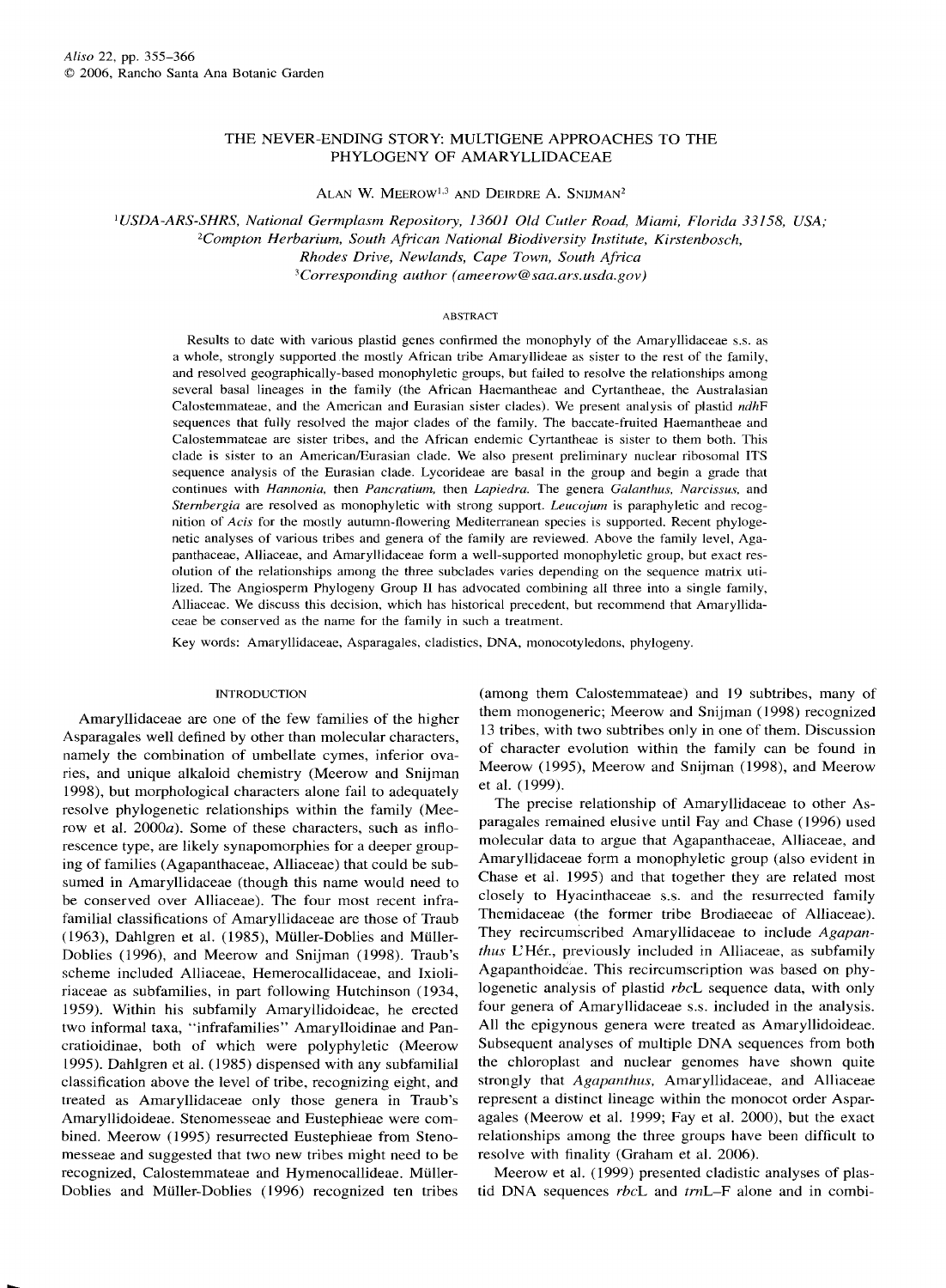nation for 51 genera of Amaryllidaceae and 31 genera of related asparagalean families. The combined analysis was the most highly resolved of the three and provided good support for the monophyly of Amaryllidaceae and indicated Agapanthaceae as its sister family (though bootstrap support for this relationship was still weak at 60% ). Alliaceae were in turn sister to the Amaryllidaceae/Agapathaceae clade. In Fay et al. 's (2000) analysis of Asparagales using four chloroplast DNA regions, Alliaceae were resolved as sister to Amaryllidaceae, with *Agapanthus* sister to them both. Again, bootstrap support was weak at best. Based on these data, it would be possible to argue for recognizing Amaryllidaceae in a modified Hutchinsonian ( 1934) sense, i.e., with three subfamilies, Agapanthoideae, Allioideae, and Amaryllidoideae. Meerow et al. (1999) opted to recognize a monotypic Agapanthaceae. The latest Angiosperm Phylogeny Group (AGP II 2003) recommends treating all three as a single family, Alliaceae (which currently has nomenclatural priority), but also optionally suggest recognition of "Amaryllidaceae s.s." using their "bracketing" system.

Based on the cladistic relationships of chloroplast DNA sequences (Meerow et al. 1999) the family originated in Africa and infrafamilial relationships are resolved along biogeographic lines. Tribe Amaryllideae, entirely southern African with the exception of pantropical *Crinum* L., were sister to the rest of Amaryllidaceae with very high bootstrap support. The remaining two African tribes of the family, Haemantheae (including Gethyllideae) and Cyrtantheae, were well supported, but their position relative to the Australasian Calostemmateae and a large clade comprising the Eurasian and American genera, was not clear. Most surprising, the Eurasian and American elements of the family were each monophyletic sister clades. Ito et al. (1999) resolved a very similar topology for a more limited sampling of Amaryllidaceae and related asparagoids using plastid *matK* sequences, but *Agapanthus* was sister to a diverse clade of Agavaceae, Anthericaceae, Funkiaceae, and Hyacinthaceae in their trees, the former three families represented by a single species each. There was no bootstrap support for this position of *Agapanthus* in their analyses.

The relationships of the endemic American genera were well resolved using the spacer regions of nuclear ribosomal DNA (Meerow et al. 2000b). Seventy-seven species of the monophyletic American Amaryllidaceae were analyzed using *Pancratium* L. as the outgroup. The American genera of the family form two major clades. The first, or "hippeastroid" clade, are diploid  $(n = 11)$ , primarily the extra-Andean element of the family (though several of the genera do have Andean representatives), comprising the genera treated as the tribe Hippeastreae in most recent classifications (Dahlgren et al. 1985; Miiller-Doblies and Miiller-Doblies 1996; Meerow and Snijman 1998). The second clade constitutes the tetraploid-derived  $(n = 23)$  Andean-centered tribes. In addition, the Andean clade is characterized by three consistent deletions, two in the ITS1 and one in the ITS2 regions. Several genera within the hippeastroid clade resolve as polyphyletic *(Rhodophiala* C. Presl., *Zephyranthes* Herb.) and the possibility of reticulate evolution (i.e., early hybridization) in these lineages was hypothesized (Meerow et al. 2000b). A petiolate-leafed Andean subclade, containing elements of both Eucharideae and Stenomesseae, was resolved

with a bootstrap =  $93\%$ . In both of the major American clades, there is a small tribe that is sister to the rest of the clade, Eustephieae in the Andean group, and Griffineae in the hippeastroid clade. These two small tribes may represent either ancestral or merely very isolated elements of their respective clades.

To date, the relationships of the remaining endemic African tribal clades of the family after Amaryllideae branches remain unresolved. In the intervening years since Monocots II in Sydney (Wilson and Morrison 2000), we have been working on several fronts. A number of generic and tribal phylogenetic analyses have been completed (Meerow and Snijman 2001; Meerow et al. 2002, 2003; Meerow and Clayton 2004). In this paper we review the progress made on amaryllid phylogeny since Monocots II and present the first results of phylogenetic analyses across the entire family using plastid *ndhF* sequences, as well as preliminary analyses of the Eurasian clade of the family using ITS.

#### MATERIALS AND METHODS

#### *Sampling*

Genomic DNA was extracted from silica gel dried leaf tissue of the taxa listed in Table 1 as described by Meerow et al. (2000b). GenBank accession numbers are listed in Table 1.

#### *DNA Extraction, Amplification, and Sequencing Protocols*

Amplification of the ribosomal DNA ITS1/5.8S/ITS2 region was accomplished using flanking primers (in the 18S and 26S loci) ABlOl and AB102 (Douzery et al. 1999) and the original White et al. (1990) internal primers ITS2 and ITS3 were used to amplify the spacers along with the intervening 5.8S gene as described by Meerow et al. (2000b). The plastid *ndhF* gene was amplified and sequenced using the eight primers of Olmstead and Sweere (1994). All polymerase chain reaction (PCR) amplifications were performed on a Gene Amp® PCR System 9700 (Perkin-Elmer Applied Biosystems, Foster City, California, USA).

Amplified products were purified using QIAquick (QIA-GEN, Inc., Valencia, California, USA) columns, following manufacturer's protocols. Cycle sequencing reactions were performed directly on purified PCR products on the ABI 9700, using standard dideoxy cycle protocols for sequencing with dye terminators on an ABI 3100 automated sequencer (according to the manufacturer's protocols; Applied Biosystems).

#### *Sequence Alignment*

The ITS sequences of the Eurasian clade were aligned using CLUSTAL\_X, applying various combinations of gap opening and extension penalties. The resulting alignments were then imported into Sequencher vers. 4.1 (Gene Codes Corp., Ann Arbor, Michigan, USA) for further manual editing. As there is a significant amount of sequence divergence among the major lineages in the Eurasian clade, the alignment used for the analysis presented here should be considered very preliminary. The *ndhF* sequences across the entire family were readily aligned using Sequencher alone.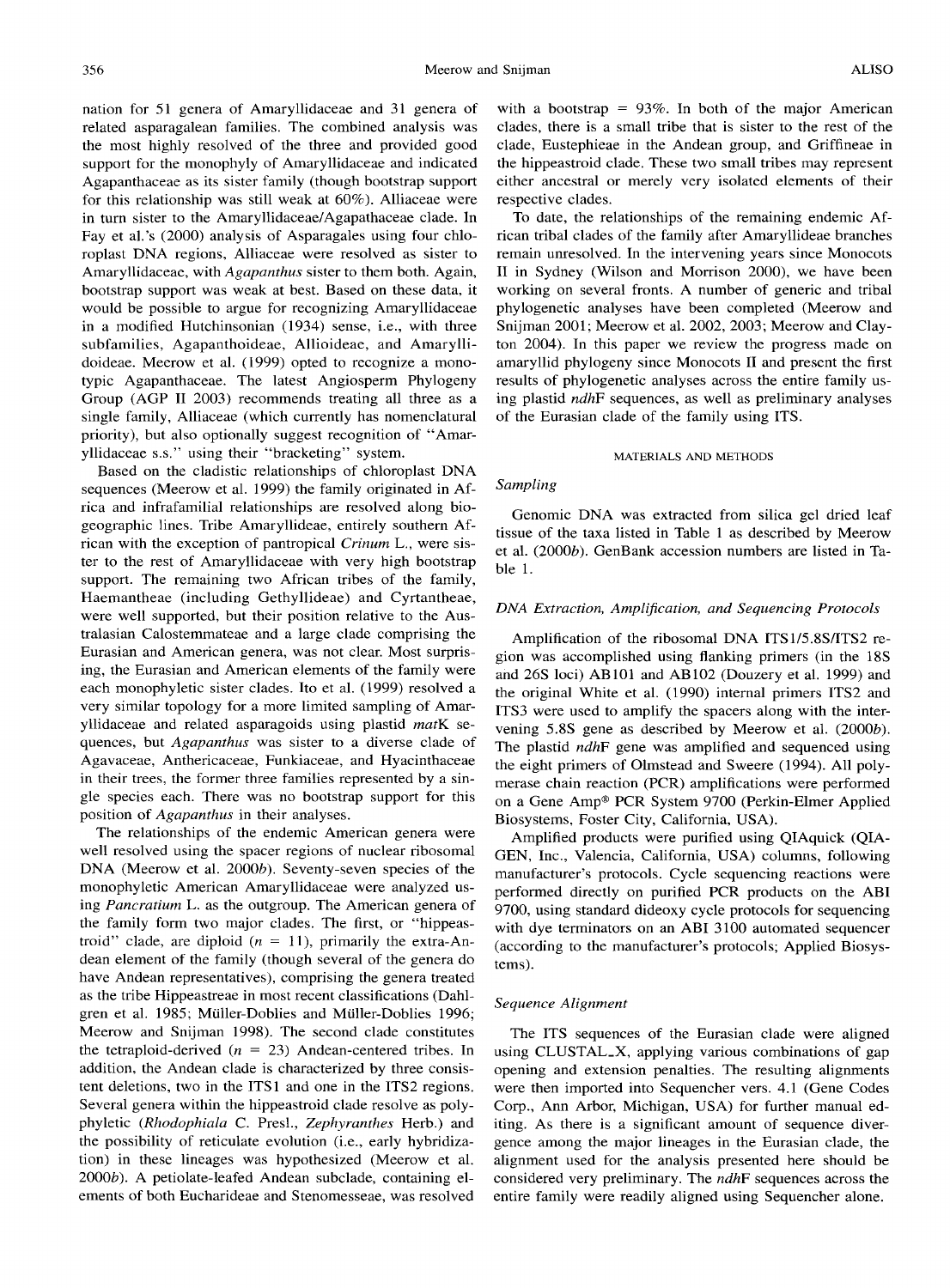Table I. Species, voucher specimens, and GenBank sequence accession numbers used in the phylogenetic analyses of Amaryllidaceae. Vouchers are deposited at FfG unless otherwise stated.

|                                                       |                                   | GenBank accession |                          |
|-------------------------------------------------------|-----------------------------------|-------------------|--------------------------|
| Taxon                                                 | Voucher specimen or accession no. | ndhF              | <b>ITS</b>               |
| Acis autumnalis (L.) Herb.                            | Meerow 2604                       | AY434489          |                          |
| A. nicaeensis (Ardoino) Lledó, A. P. Davis            |                                   |                   |                          |
| & M. B. Crespo                                        | Meerow 2613                       |                   | AY751419                 |
| A. tingitana (Baker) Lledó, A. P. Davis               |                                   |                   |                          |
| & M. B. Crespo                                        | Meerow 2614                       |                   | AY751418                 |
| A. tricophylla (Schousb.) Sweet                       | Meerow 2601                       |                   | AY7751417                |
| Agapanthus africanus (L.) Hoffmanns.                  | <b>UCBG 45.0288 (UC)</b>          | AF508405          |                          |
| <i>Boophone disticha</i> (L. f.) Herb.                | Malan 121 (NBG)                   | AY434486          |                          |
| Brunsvigia comptonii W. F. Barker                     | Chase $612$ (K)                   | AY434495          |                          |
| Cryptostephanus vansonii Verdoorn                     | Meerow 2310                       | AY434490          | $\overline{\phantom{0}}$ |
| Cyrtanthus herrei (F. M. Leight.) R. A. Dyer          | van $Zyl$ 104 (NBG)               | AY434484          | AY751428                 |
| Eustephia darwinii Vargas                             | Meerow 2436                       | AY434479          |                          |
| Galanthus nivalis L.                                  | Meerow 2608                       | AY747081          | AY943930                 |
| G. peshmenii A. P. Davis & C. D. Brickell             | Meerow 2609                       | AY434490          | AY751424                 |
| G. plicatus M. Bieb. subsp. plicatus                  | Meerow 2610                       |                   | AY751422                 |
| subsp. byzantinus                                     | Meerow 2600                       |                   | AY751421                 |
| (Baker) D. A. Webb                                    |                                   |                   |                          |
| G. reginae-olgae Orph.                                | Meerow 2611                       |                   | AY751423                 |
| G. woronowii Losinsk.                                 | Meerow 2612                       |                   | AY751433                 |
| Gethyllis ciliaris L. F.                              | Duncan 1123 (NBG)                 | AY434491          |                          |
| Griffinia parviflora Ker Gawl.                        | Meerow 2603                       | AY434478          |                          |
| <i>Hannonia hesperidum</i> Braun-Blanqu. & Maire      | Meerow 2615                       |                   | AY751427                 |
| Hippeastrum papilio (Ravenna) J. Van Scheepen         | Meerow 2406                       | AY434475          |                          |
| H. reticulatum Herb.                                  | Meerow 2407                       | AY434481          |                          |
| <i>Hymenocallis tubiflora Salisb.</i>                 | Meerow 2440                       | AY434482          |                          |
| <i>Ismene vargasii</i> (Velarde) Gereau & Meerow      | Meerow 2308                       | AY434493          |                          |
| Lapiedra martinezii Laf.                              | Meerow 2607                       | AY434488          | AY751425                 |
| Leucojum aestivum L.                                  | Meerow 2612                       |                   | AY751420                 |
| Lycoris radiata Herb.                                 | Meerow 606                        |                   | AY751430                 |
| Narcissus alcaracensis S. Ríos Ruiz, D. Rivera Nuñez, |                                   |                   |                          |
| F. Alcaraz Ariza & C. Obón de Castro                  | Meerow 2616                       |                   | AY751413                 |
| N. calcicola Mendonca                                 | Meerow 2617                       |                   | AY751414                 |
| N. nanus Steud.                                       | Meerow 2618                       |                   | AY751415                 |
| N. viridiflorus Schousb.                              | Meerow 2619                       |                   | AY751416                 |
| Pancratium canariense Ker Gawl.                       | Meerow 1142                       |                   | AF223531                 |
| P. tenuifolium Hochst. ex A. Rich.                    | Meerow 2427                       |                   | AF223537                 |
| P. zeylanicum L.                                      | <i>Preuss s. n.</i> (no voucher)  |                   | AY751431                 |
| Paramongaia weberbaueri Velarde                       | Meerow 2303                       | AY434480          |                          |
| <i>Proiphys cunninghamii</i> (Lindl.) Mabb.           | Meerow 1118 (FLAS)                | AY434487          |                          |
| Scadoxus membranaceus (Baker) Friis & Nordal          | NBG 708/88                        | AY434485          |                          |
| Sprekelia formosissima Herb.                          | Meerow 1151                       | AY434476          |                          |
| Sternbergia colchicifolia Waldst. & Kit.              | Meerow 2620                       |                   | AY751408                 |
| <i>S. greuteriana</i> Kamari & R. Artelari            | Meerow 2605                       |                   | AY751409                 |
| S. lutea Ker Gawl. ex Schult. f.                      | Meerow 2621                       |                   | AY751411                 |
| S. lutea 'Angustifolia'                               | Meerow 2622                       |                   | AY751410                 |
| S. sicula Tineo ex Guss.                              | Meerow 2602                       |                   | AY751412                 |
| Ungernia flava Boiss. & Haussk. ex Boiss.             | Chase $3640$ (K)                  | AY434483          | AY751429                 |
| Vagaria ollivieri Maire                               | Archibald et al. 4484 (RSA)       |                   | AY751426                 |
| Worsleya rayneri (Hook. f.) Traub & Moldenke          | Meerow 2411                       | AY434477          | AF223475                 |

#### *Analyses*

Aligned matrices were analyzed using the parsimony algorithm of PAUP\* vers. 40bl0 for Macintosh (Swofford 2001), with the MULPARS option invoked. Tree branches were retained only if unambiguous support was available (i.e., branches were collapsed if the minimum length  $= 0$ ). Gaps were coded as missing characters. For the *ndhF* matrix, a branch-and-bound (Hendy and Penny 1982) search was conducted under the Fitch (equal) weights (Fitch 1971) criterion with a simple addition sequence. A heuristic search with 5000 random addition replications was conducted for the Eurasian clade ITS analysis, with tree-bisection-reconnection (TBR) branch swapping (saving no more than 100 trees from each replication). Node confidence was tested with 5000 replications of bootstrap analysis (Felsenstein 1985). *Agapanthus praecox* Willd. was used as the outgroup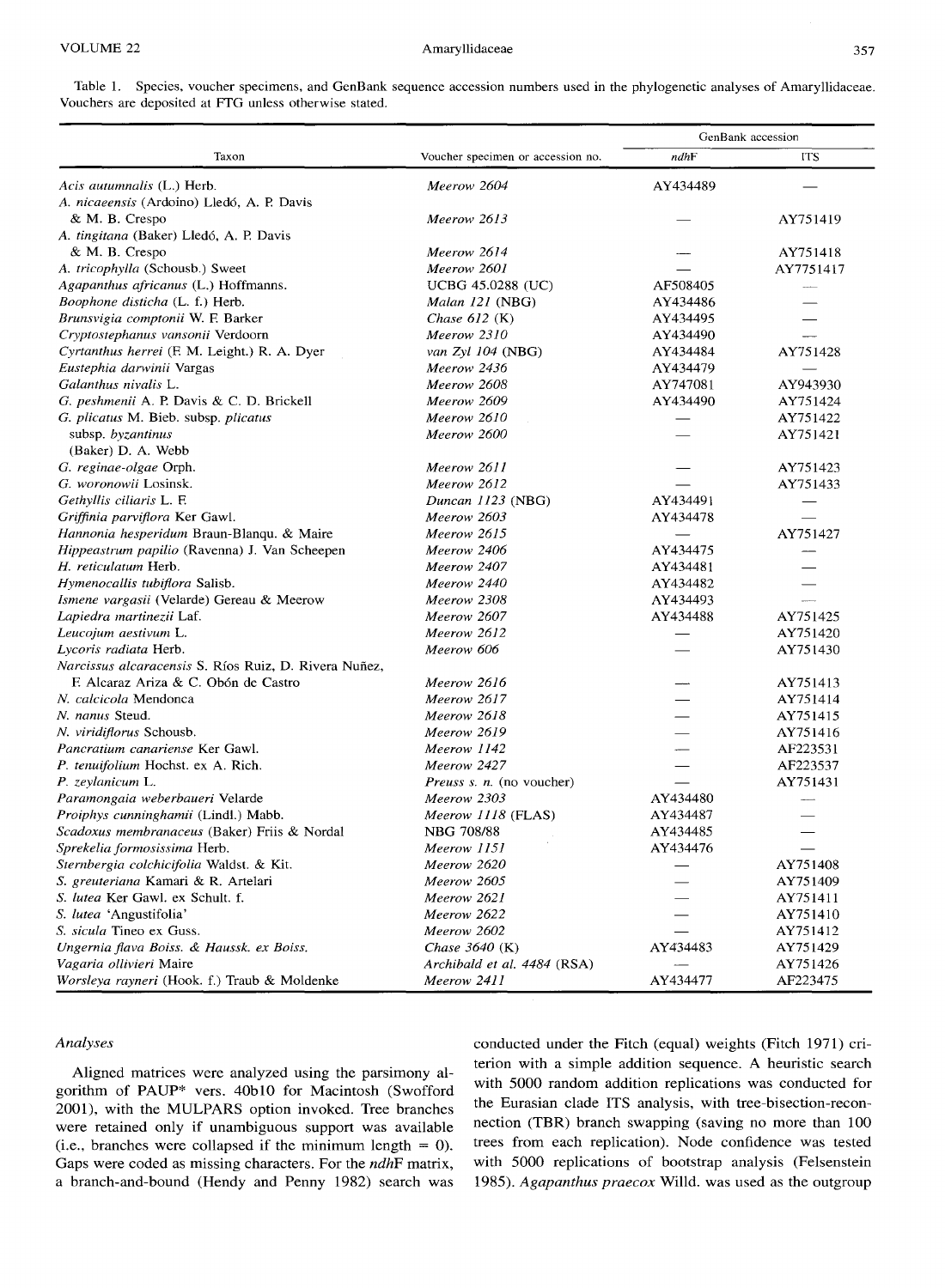

Fig. I.-Single most-parsimonious tree found by branch-and-bound search of plastid *ndhF* sequence matrix for representative genera of Amaryllidaceae with *Agapanthus praecox* used as the outgroup. Numbers below branches are bootstrap support percentages.

for the *ndhF* analyses across the family, while *Cyrtanthus herrei* and *Worsleya rayneri* were used as outgroups in the ITS analyses of the Eurasian clade. Alignments and trees shown here are to be considered preliminary and part of larger works in progress, thus they have not been deposited in TreeBASE at this time.

#### RESULTS

#### *Plastid* ndhF *Sequence Phylogeny of Amaryllidaceae*

Of the 2098 total characters in our alignment, 103 were potentially parsimony informative. A branch-and-bound search found a single tree (Fig. 1) of length  $= 361$  steps,

consistency index (CI) = 0.86, and retention index (RI) = 0.82. The tribe Amaryllideae is the first terminally resolved branch of the tree with bootstrap support of 100%. Cyrtantheae are resolved as sister to a subclade of Haemantheae (the baccate-fruited African Amaryllidaceae) and Calostemmateae (the Austalasian endemic clade of the family). There is <50% bootstrap support for the resolution of *Cyrtanthus*  W. Aiton. The Haemantheae/Calostemmateae sister relationship have weak support (64%). This clade is in tum sister to the Eurasian/American clade, the latter with 100% bootstrap support. The American clade and the Eurasian clades have bootstrap support values of 100% and 99%, respectively. Lycorideae (from central and eastern Asia), repre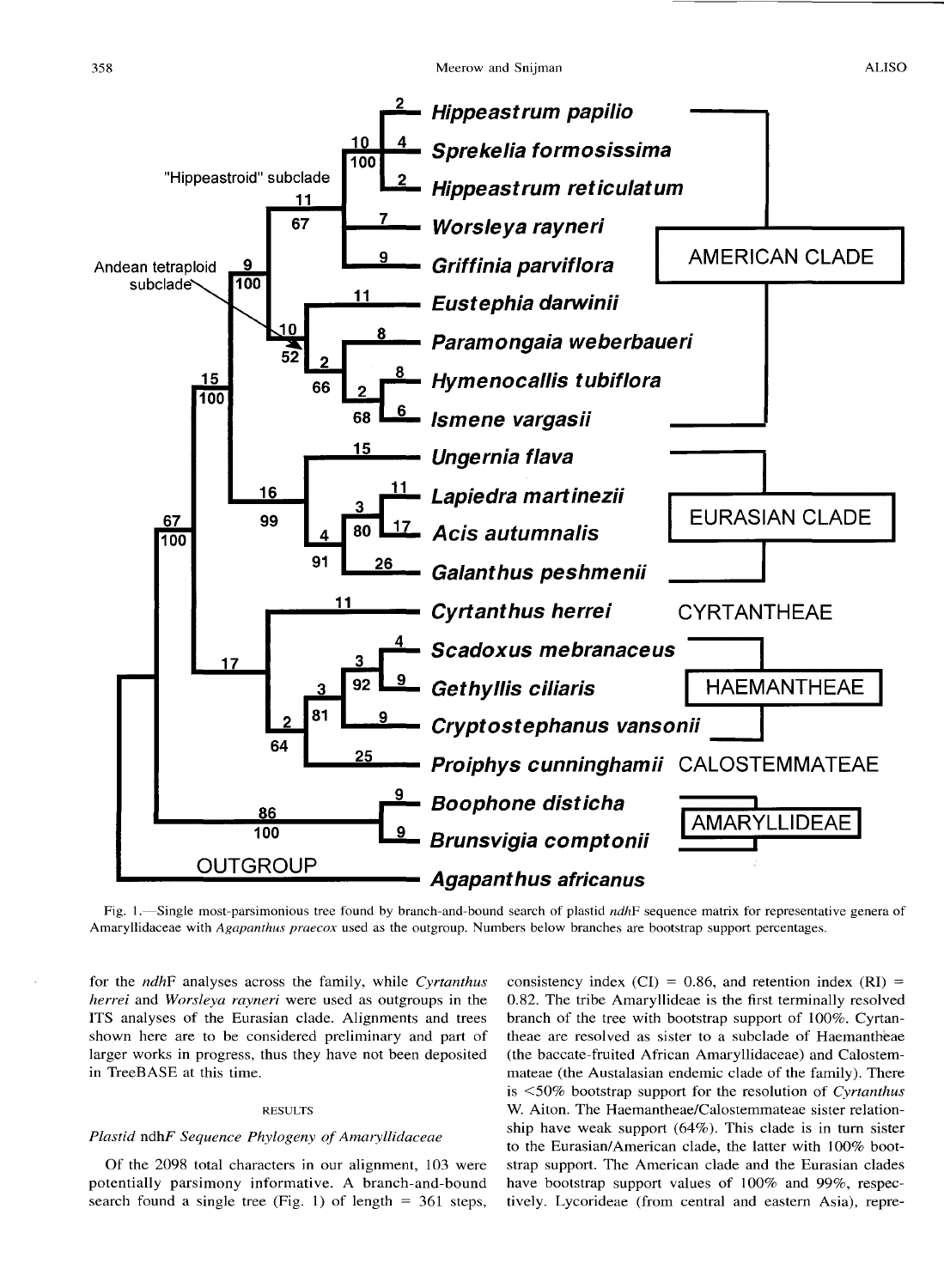**r----------------** Cyrtanthus herrei





Fig. 2.-Single most-parsimonious tree found by heuristic search of nuclear ribosomal DNA spacer sequence matrix for representative species of the Eurasian clade of Amaryllidaceae with *Cyrtanthus herrei* and *Worsleya rayneri* used as outgroups. Numbers below branches are bootstrap support percentages.

sented here by *Lycoris radiata,* are sister to the predominately Mediterranean remainder of the Eurasian group. In the American clade, the hippeastroid and Andean tetraploid subclades (see Meerow et al.  $2000b$ ) are resolved with bootstrap support of 67% and 52%, respectively.

#### *ITS Sequence Phylogeny of the Eurasian Clade*

Of the 698 total characters in our current alignment, 339 were potentially parsimony informative. A single tree of length =  $1140$  was found (Fig. 2), with a CI of 0.60 and a RI of 0.73. While several genera are resolved as monophyletic with excellent bootstrap support *(Galanthus* L.: 100%, *Narcissus* L.: 100%, *Pancratium:* 89%, and *Sternbergia* L.: 86% ), albeit with limited sampling. One species of *Leucojum*  L. (L. *aestivum)* resolves as sister to *Galanthus* (83%) rather than as part of an otherwise monophyletic *Leucojum* (94% bootstrap).

The relationships among the terminal clades, however, mostly lack bootstrap support, except for the position of *Lycoris* Herb., which begins a basal grade in the Eurasian clade (bootstrap= 59%), followed by *Hannonia* Braun-Blanqu. & Maire (bootstrap = 63% ), then *Pancratium,* and next *Lapiedra* Lag. The remainder of the tree forms two sister clades.

*Vagaria* Herb. is sister to *Sternbergia* in one of them, and *Narcissus* is sister to *Galanthus/Leucojum* in the other.

#### DISCUSSION

#### *Overall Family Phylogeny*

The intrafamilial relationships of Amaryllidaceae resolved by *ndhF* sequences are completely congruent with the relationships supported by plastid *rbcL* and *trnL-F* sequences (Meerow et al. 1999), with additional benefit of increased bootstrap support for most of the clades, and the satisfying resolution of the basal polytomy that plagued the previous analyses. The African baccate-fruited Haemantheae and the Australasian Calostemmateae are sister tribes, and Cyrtantheae are in tum sister to them both (though this latter relationship has <50% bootstrap support). *Cyrtanthus* retains the loculicidally dehiscent capsule and phytomelanous seed so common in the Eurasian/ American clade. In so far as the globose, indehiscent capsule of Calostemmateae resembles the unripe berry of many Haemantheae, this resolution has at least some morphological support. To this we might add the convergent evolution of a petiolate leaf with reticulatelike venation *(Scadoxus* Raf. in Haemantheae and *Proiphys*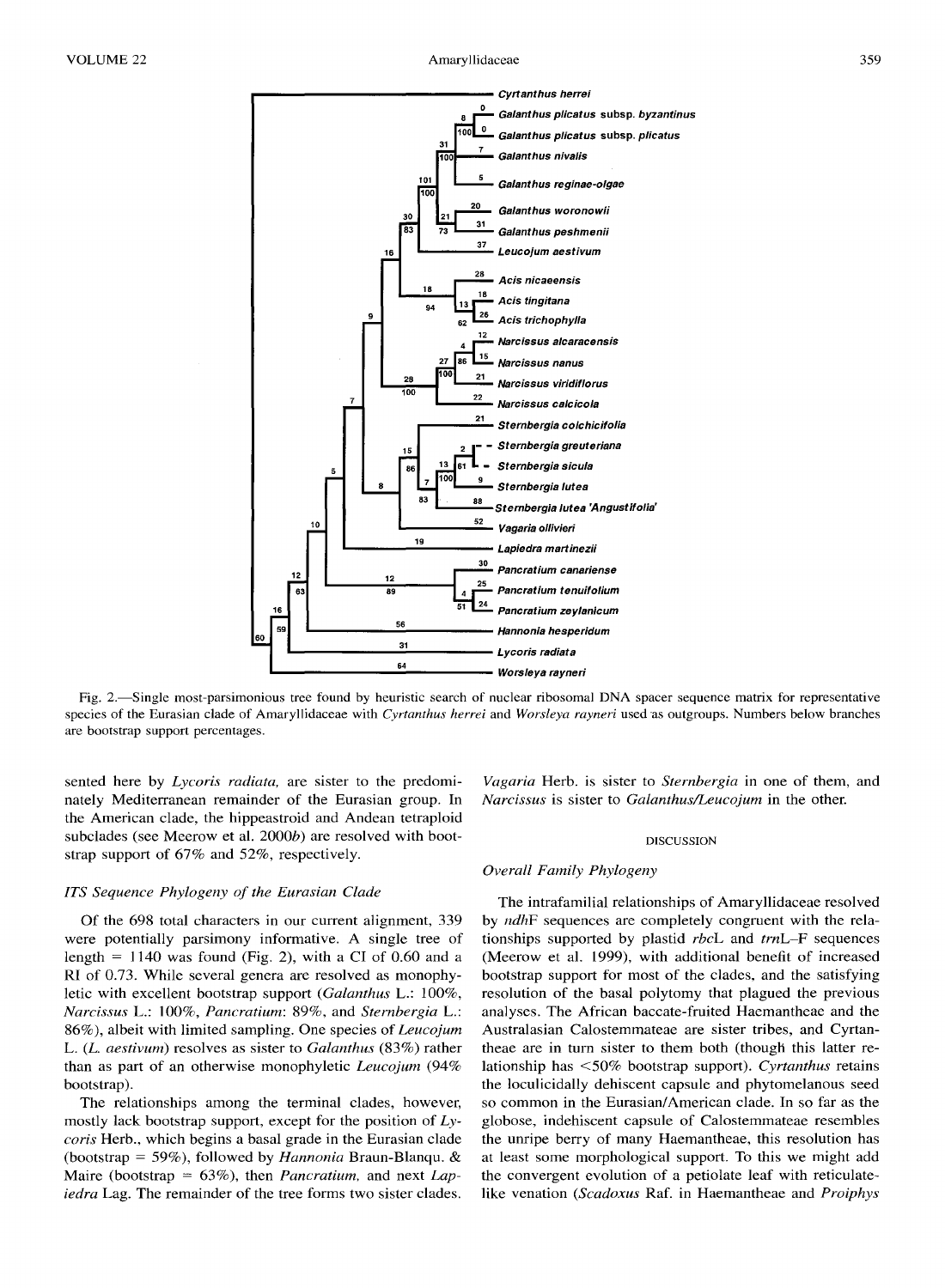Herb. in Calostemmateae). This resolution would suggest that the common ancestor of the two tribes was extant when Australia and Africa were closer together, or a long-distance dispersal event took place early in the diversification of the clade. Either hypothesis awaits biogeographic analysis. The bulbiform pseudoseed of Calostemmateae is actually an adventitious bulbil formed by the precocious germination of the developing seed (Rendle 1901). The mature, indehiscent capsule of the tribe resembles the unripe berry of many Haemantheae. It is tempting to speculate if the fruit morphology of Calostemmateae, with its unusual contents, might have been derived through neotonous evolution from a berryfruited ancestor.

#### *Amaryllideae*

This tribe, with much of its generic diversity confined to South Africa, is sister to the rest of Amaryllidaceae and has high support in all molecular phylogenies of the family published to date (Ito et al. 1999; Meerow et al. 1999). Compared to other tribes in Amaryllidaceae, Amaryllideae are marked by a large number of morphological synapomorphies (Snijman and Linder 1996): extensible fibers in the leaf tissue, bisulculate pollen with spinulose exines, scapes with a sclerenchymatous sheath, unitegmic or ategmic ovules, and nondormant, water-rich, nonphytomelanous seeds with chlorophyllous embryos. A few of the genera extend outside of South Africa proper, but only *Crinum,* with seeds well adapted for oceanic dispersal (Koshimizu 1930), ranges through Africa, Madagascar, Asia, Australia, and America.

Recognition of Amaryllideae as a natural group was first advanced by Traub ( 1957, albeit as Crineae) on the basis of the bulb tunic fibers that appear when this tissue is torn. Unitegmic ovules and bisulculate pollen (Huber 1969; Schulze 1984), as well as scapes with a sclerenchymatous sheath (Arroyo and Cutler 1984), are additional synapomorphic characters for the tribe. Previous treatments of the tribe included elements of Haemantheae (Pax 1888; Pax and Hoffmann 1930; Hutchinson 1934, 1959). Traub's (1957, 1963) concept was largely adopted by Dahlgren et al. (1985). Traub (1957) originally recognized two subtribes, Crininae and Strumariinae, which he elevated to tribal rank (Traub 1963) and then later (Traub 1965, 1970) combined again. Miiller-Doblies and Miiller-Doblies (1985) formally reinstated Strumariinae at the subtribal level.

Snijman and Linder's (1996) cladistic analysis of the tribe based on morphological, seed anatomical, and cytological data suggested that two monophyletic groups could be recognized in the tribe. Subtribe Crininae are defined by indehiscent, rostellate capsules, corky testa, and the partially chlorophyllous endosperm of their seeds. Subtribe Amaryllidinae are characterized by a staminal tube (although rudimentary in *Amaryllis* L. and lost in *Strumaria* Jacq. ex Willd. and *Carpolyza* Salish.) and stomatose seeds with an enlarged, green integument (except *Amaryllis).* Snijman and Linder (1996) also recognized the polyphyly of *Boophone*  Herb. (sensu Arnold and De Wet 1993), though the formal reestablishment of the segregate genus *Crossyne* Salish. was accomplished by Miiller-Doblies and Miiller-Doblies (1994). Miiller-Doblies and Miiller-Doblies (1996) recognized four subtribes with little discussion and no phylogenetic analysis: Crininae ( *Crinum, Ammocharis* Herb., *Cybistetes* Milne-Redh. & Schweick.), Boophoninae *(Boophone, Brunsvigia*  Heist., *Crossyne),* Amaryllidinae *(Amaryllis, Namaquanula*  D. Miill.-Doblies & U. Miill.-Doblies, *Nerine* Herb.), and Strumariinae, the latter containing several segregate genera from *Hessea* Herb. and *Strumaria.* Meerow et al.'s (1999) analysis of plastid DNA sequences resolved *Amaryllis* as sister to the rest of the tribe, with a monophyletic "Amaryllidinae" *(Brunsvigia, Hessea, Nerine,* and *Strumaria)* nested within an *Amaryllis-Boophone-Crinum* grade. The plastid *matK* sequence analysis of Ito et al. (1999), who studied only five taxa *(Amaryllis, Brunsvigia, Crinum, Nerine,* and *Strumaria),* also supported the basal position of *Amaryllis.* 

Meerow and Snijman (2001) used a combination of nuclear ribosomal DNA spacer sequences and morphology to further explore the phylogenetic relationships of the tribe. *Amaryllis* and *Boophone* formed a grade at the base of their tree (Fig. 3) and were recognized as the monotypic subtribes Amaryllidinae and Boophonidinae. Two other subtribes were recognized: Crininae (which incorporates *Crinum, Ammocharis,* and *Cybistetes),* and Strumariinae (which includes *Strumaria, Brunsvigia, Crossyne, Hessea, Namaquanula,*  and *Nerine). Carpolyza* was placed into synonymy with *Strumaria.* 

*Crinum,* which is most species-rich in southern Africa, is also the only pantropical genus of Amaryllidaceae. Meerow et al. (2003) presented phylogenetic and biogeographic analyses of both plastid and nuclear ribosomal DNA for all continental groups of the genus and related African genera, with *Amaryllis* used as the outgroup (Fig. 4). They reported that C. *baumii* Harms is more closely related to *Ammocharis* and *Cybistetes* than to *Crinum* s.s. Three clades were resolved in *Crinum* s.s. One unites a monophyletic American group with tropical and North African species. The second includes only southern African species plus the Australian endemic C. *fiaccidum* Herb. The third includes monophyletic Madagascar, Australasian, and Sino-Himalayan clades, with southern African species. The salverform, radially symmetrical perianths of subgen. *Crinum* evolved several times in the genus from ancestors with zygomorphic perianths (subgen. *Codonocrinum* Baker); thus, neither subgenus is monophyletic (Fig. 4). Biogeographic analyses place the origin of *Crinum* in southern Africa (Meerow et al. 2003). The genus underwent three major waves of radiation corresponding to the three main clades resolved in their gene trees (Fig. 4). Two entries into Australia for the genus were indicated, as were separate Sino-Himalayan and Australasian dispersal events.

#### *Haemantheae*

This baccate-fruited tribe is another morphologically wellmarked group with strong molecular support (Fig. 1). Fleshy fruits have evolved only once in Amaryllidaceae (Meerow et al. 1999) and solely in Africa, but the genera possessing them have not always been recognized as a monophyletic group. *Haemanthus* L. and *Gethyllis* L. were the first two genera of the group to be described (Linnaeus 1753). Herbert (1837) placed *Haemanthus* (including *Scadoxus)* and *Clivia*  Lindl. in the tribe Amaryllidiformes, while *Gethyllis* was classified with *Sternbergia* in Oporanthiformes. Salisbury (1866) recognized the distinct tribes Haemantheae and Geth-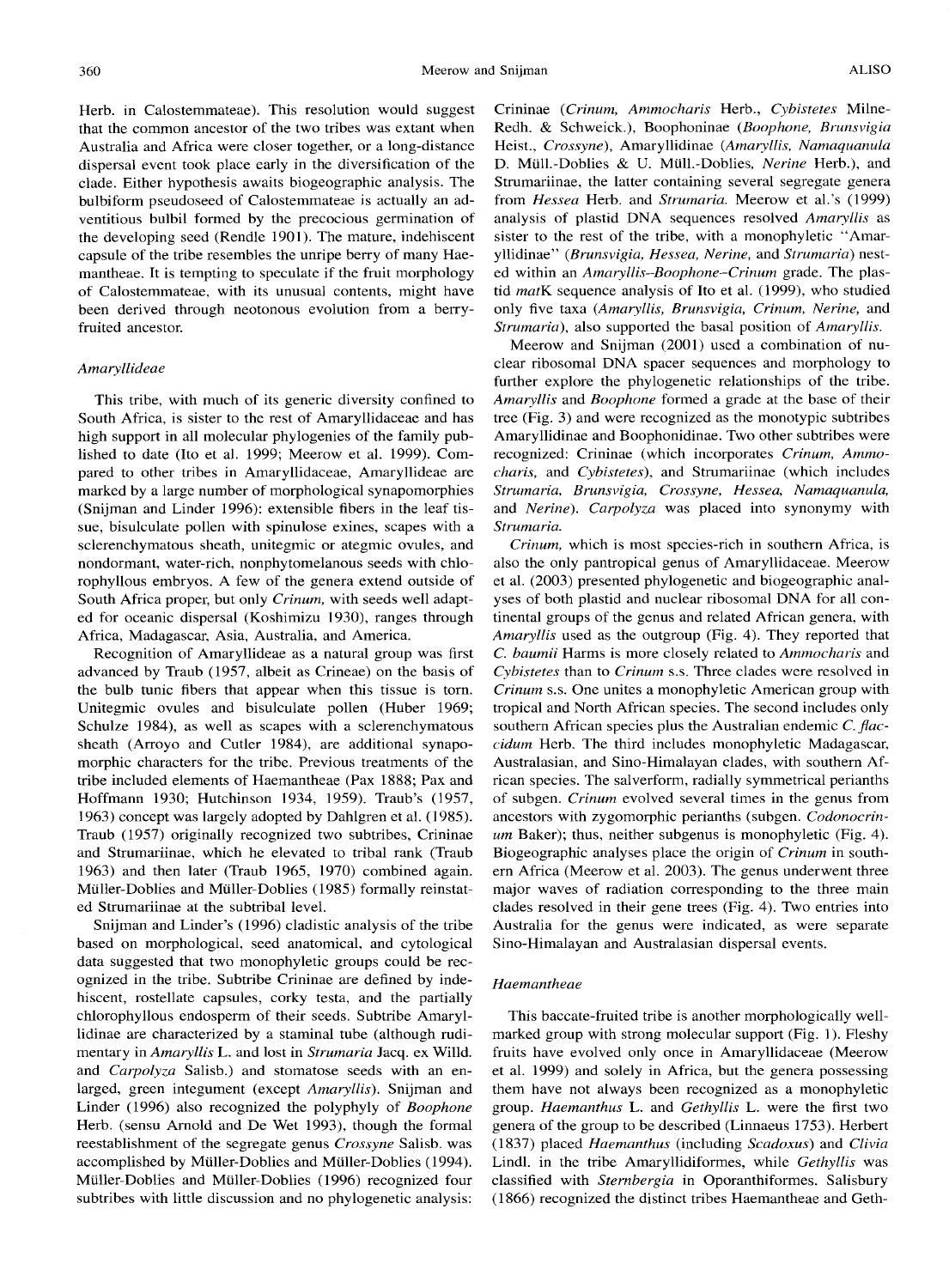

Fig. 3.-Phylogenetic tree derived from cladistic analyses of nuclear ribosomal DNA spacer sequences combined with morphological character matrix across tbe Amaryllidaceae tribe Amaryllideae (Meerow and Snijman 2001). Numbers above the lines are branch lengths. Numbers below the lines are bootstrap support percentages.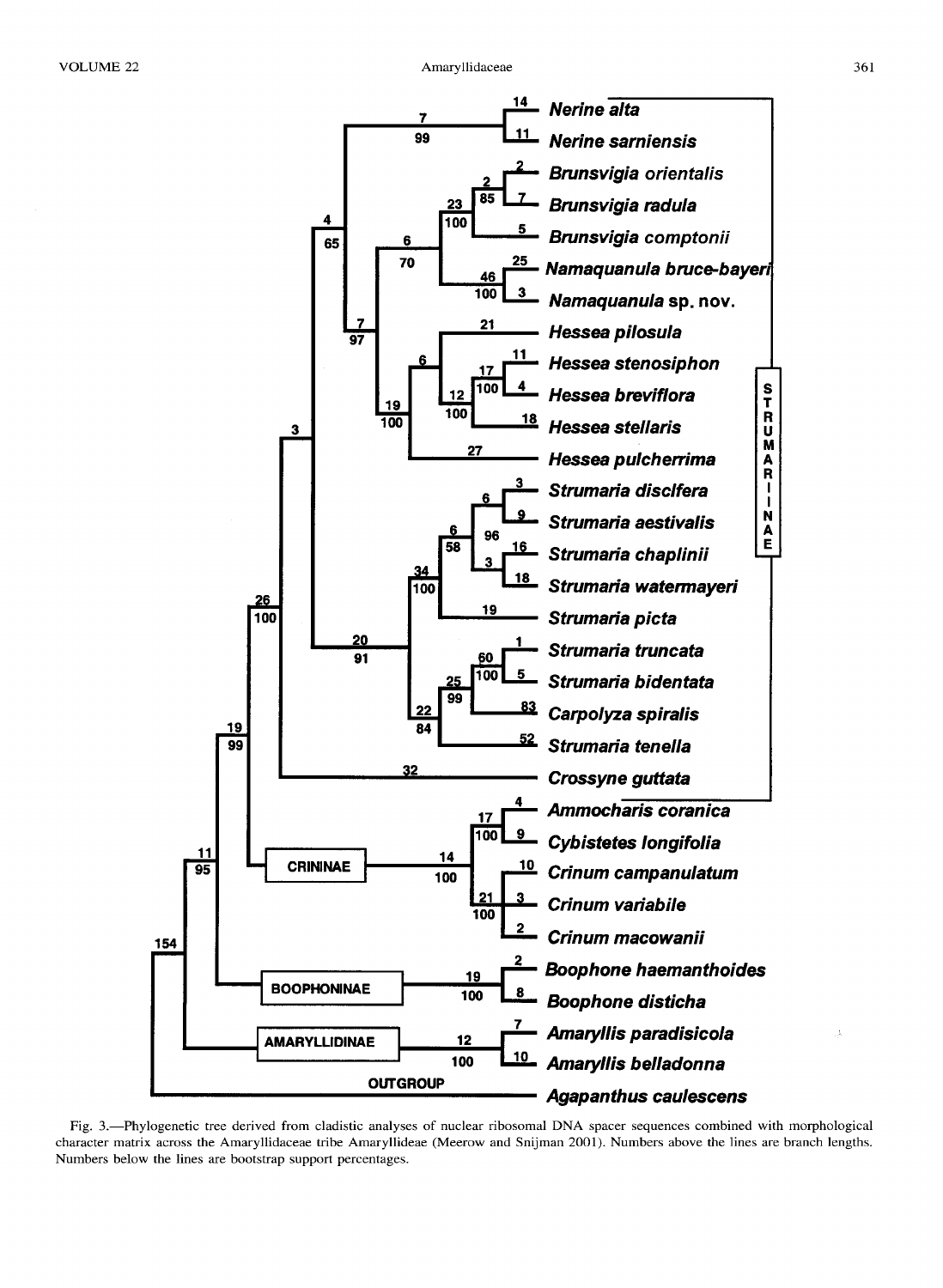

Fig. 4.-Phylogenetic tree derived from cladistic analyses of combined chloroplast *trnL-F* and nuclear ribosomal DNA spacer sequences across 43 species of *Crinum* and related genera (Meerow et al. 2003). Distribution of floral morphology and geographic position of the clades are shown.

yllideae Bentham and Hooker (1883) united *Cryptostephanus* Baker with *Narcissus* in their subtribe Coronatae, while maintaining *Haemanthus, Clivia,* and *Apodolirion* Baker in subtribe Genuinae. *Cryptostephanus* has perianthal appendages at the throat of the flower that Bentham and Hooker (1883) considered comparable to the corona of *Narcissus.*  Pax ( 1888) situated *Haemanthus* and *Clivia* in his subtribe Haemanthinae, placed *Gethyllis* and *Apodolirion* in Zephyranthinae (on the basis of their fused spathe bracts and singleflowered inflorescences), and *Cryptostephanus* within Narcissinae, a treatment largely followed by Hutchinson (1934), though Pax's (1888) subtribes were elevated to the rank of tribe. All of these groups were polyphyletic, uniting genera from disparate lineages within the family (see discussion by Nordal and Duncan 1984).

Traub (1963) was the first to recognize the relationship between *Clivia* and *Cryptostephanus,* but placed both as the sole genera in tribe Clivieae Traub. *Haemanthus* was relegated to the monotypic Haemantheae, while *Gethyllis* and *Apodolirion* were placed alone in Gethyllideae, with the suggestion that the two genera should be combined. Melchior (1964) placed both *Clivia* and *Cryptostephanus* in Haemantheae. *Scadoxus* was segregated from *Haemanthus* by Friis and Nordal (1976). Dahlgren et al. (1985) largely adopted Traub's (1963) classification, though Gethyllideae and Clivieae were subsumed in Haemantheae.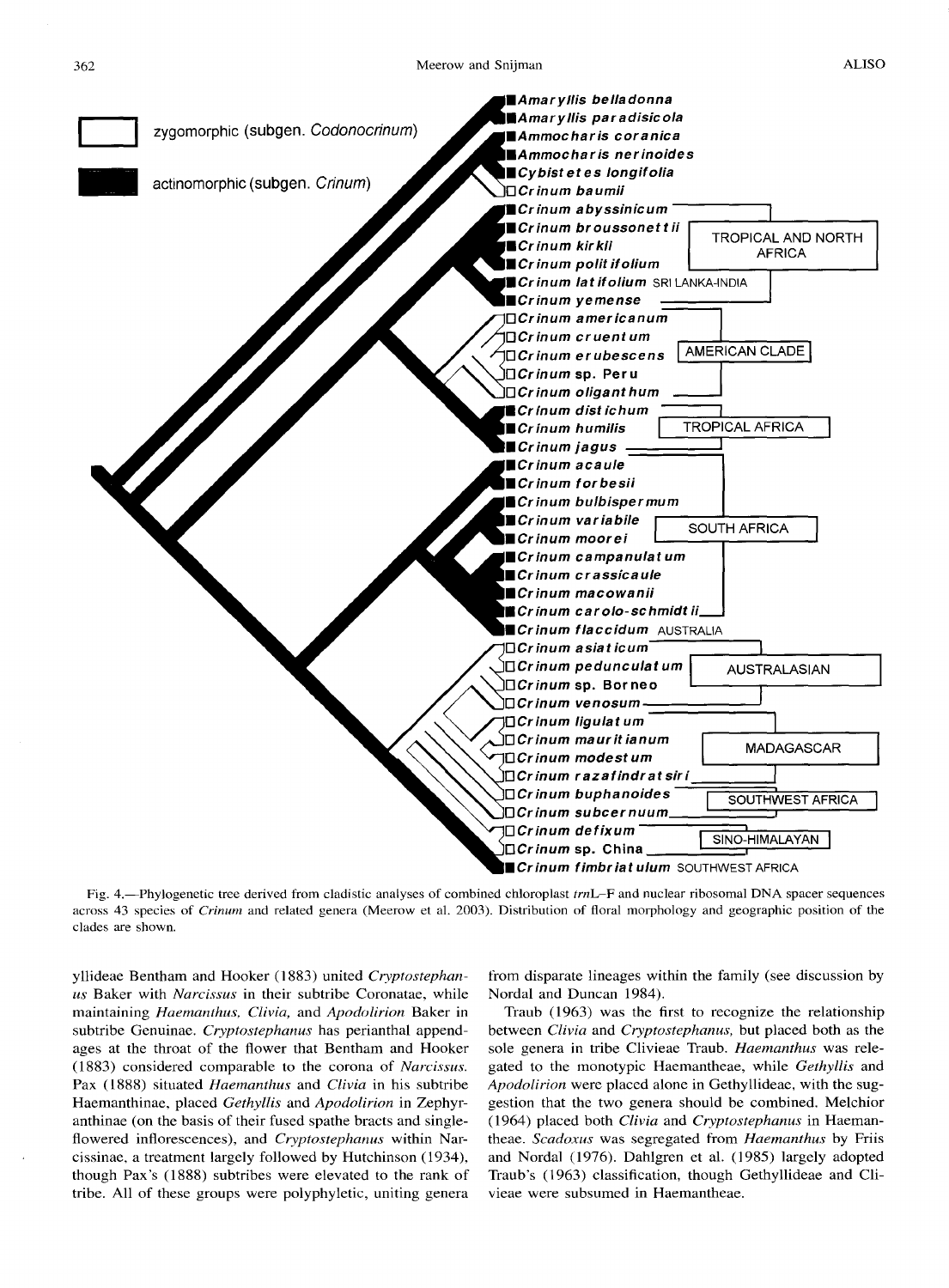Using three plastid DNA sequences, Meerow et al. (1999) confirmed the monophyly of Haemantheae, but indicated that Gethyllideae was embedded within the former tribe, and thus could not be recognized without rendering Haemantheae paraphyletic. The level of sampling and the number of phylogenetically informative DNA substitutions were insufficient to resolve the relationships within the tribe in that study beyond the well-supported sister relationship of *Apodolirion* and *Gethyllis,* which together terminated a successive grade beginning with *Clivia,* followed by *Cryptostephanus, Scadoxus,* and *Haemanthus.* However, bootstrap support for each branch in the grade was moderate to strong. Using plastid *matK* sequences, Ito et al. (1999), also resolved a monophyletic Haemantheae, though only three genera were sampled. *Haemanthus* and *Scadoxus* were sister taxa in their study, with 98% bootstrap support.

Using a combination of chloroplast and nuclear DNA sequences, Meerow and Clayton (2004) investigated the phylogeny of the Haemantheae across 19 species representing all genera of the tribe (Fig. 5). Two main clades were resolved, one comprising the monophyletic rhizomatous genera *Clivia* and *Cryptostephanus,* and a larger clade that unites *Haemanthus* and *Scadoxus* as sister genera to an *Apodolirion/Gethyllis* subclade. The second clade contains all of the genera that form true bulbs, though *Scadoxus* is polymorphic for this character and has been misdiagnosed as being entirely rhizomatous (Friis and Nordal 1976). It is unclear whether bulbs form in *Scadoxus* only under certain environmental conditions or if bulb formation is limited to certain species. Biogeographic analysis rooted the tribe in eastern South Africa, with several subsequent dispersals to the winter rainfall western Cape region and tropical Africa. Chromosomal change from an ancestral  $2n = 22$  (characteristic of *Clivia)* is associated with each main clade. Reduction in number has occurred in all but *Cryptostephanus,* which has  $2n = 24$  chromosomes. Gouws (1949) noted the striking similarities between the karyotype of *Clivia* and *Cryptostephanus. Cryptostephanus* is the only member of the tribe with the ancestral state of phytomelan in the seed coat.

The sister relationship of *Haemanthus* and *Scadoxus* is well supported by the morphological synapomorphy of the brush-like inflorescence, facilitated by the reduction in perianth size (all species), and the dominance of the spathe bracts during anthesis; this occurs in at least some of the species of each genus (Friis and Nordal 1976; Nordal and Duncan 1984). Within *Haemanthus*, well-supported sister clades were resolved that corresponded to the eastern Cape (H. *albiflos* Jacq., *H. humilis* Jacq.) vs. the western Cape endemics *(H. grantiticus* Snijman, *H. pumilio* Jacq.) (Snijman 1984). *Scadoxus* and *Haemanthus* have *2n* = 18 and 16 chromosomes, respectively (Vosa and Marchi 1980). Vosa and Marchi ( 1980) demonstrated that two small teleocentric chromosomes in the karyotype of *Scadoxus* are homologous to one large, metacentric chromosome in the complement of *Haemanthus* and considered this to be an incidence of disploid reduction.

One of four included *Gethyllis* species, G. *lanuginosa*  Marloth, resolved as sister to *Apodolirion* in Meerow and Clayton's (2004) analyses. Wilsenach (1965) found little variation among the karyotypes of representatives of both genera, all species of which so far investigated have  $2n = 12$ chromosomes (Wilsenach 1965; Vosa 1986). Traub ( 1963) expressed doubt about maintaining *Apodolirion* and *Gethyllis* as distinct genera, an argument also taken up to some extent by Hilliard and Burtt (1973). They are differentiated by the capitate stigma in *Gethyllis* (vs. trilobed in *Apodolirion)* and the often numerous stamens in *Gethyllis* (vs. six in *Apodolirion). Gethyllis* is most common in the winter rainfall region of South Africa, *Apodolirion* in the summer rainfall zone, but there are species of each in both climatic regions of the Cape. Clearly this question requires further investigation.

#### *Eurasian Clade*

Our tree is congruent with that of Lledo et al. (2004), in that the polyphyly of *Leucojum* is resolved with strong support. Lledo et al. (2004) resurrected the genus *Acis* Salisb. for the erstwhile Mediterranean *Leucojum* that resolve as sister to a *Galanthus/Leucojum* clade in their work as in ours (Fig. 2). However, their study focused on *Galanthus* and *Leucojum* with only a few other members of the Eurasian clade used as outgroups. This being the case, a straightforward comparison of our trees outside of the resolution of these two genera is not tenable. However, they also included a family-wide analysis combining the *matK* sequences of Ito et al. (1999) and the *rbcL* and *trnL-F* sequence data of Meerow et al. (1999). In those trees, *Lycoris* also resolves as sister to the rest of the Eurasian genera (bootstrap =  $70\%$ ). *Lapiedra* and *Vagaria* are sister genera, however (bootstrap <sup>=</sup>70%), in turn sister to Galantheae *(Galanthus, Acis,* and *Leucojum)* in that combined plastid gene tree. ITS sequences for this group are plagued by both paralogy and significant divergence among the major groups, thus there is substantial room for error in constructing a larger alignment among the more easily aligned terminal (generic) clades. At present, the more limited sampling of this clade for *ndhF* (Fig. 1) is not congruent with the ITS phylogeny. We are developing a more extensive *ndhF* sequence matrix for the Eurasian group that we believe will provide well-supported resolution of these internal nodes.

#### *The Future of Amaryllidaceae*

It now appears that a well-resolved phylogeny of Amaryllidaceae is within our grasp. Similarly, the intimate relationship among Amaryllidaceae, Alliaceae, and *Agapanthus*  appears unassailable at this point in time (see Graham et al. 2006). We are continuing our sampling with *ndhF* and ultimately will combine the preexisting plastid matrices with it, along with the 60-character matrix developed previously (Meerow et al. 2000a). As best as can be attempted without a fossil record, we would also like to try and date the significant divergence events in the evolutionary history of the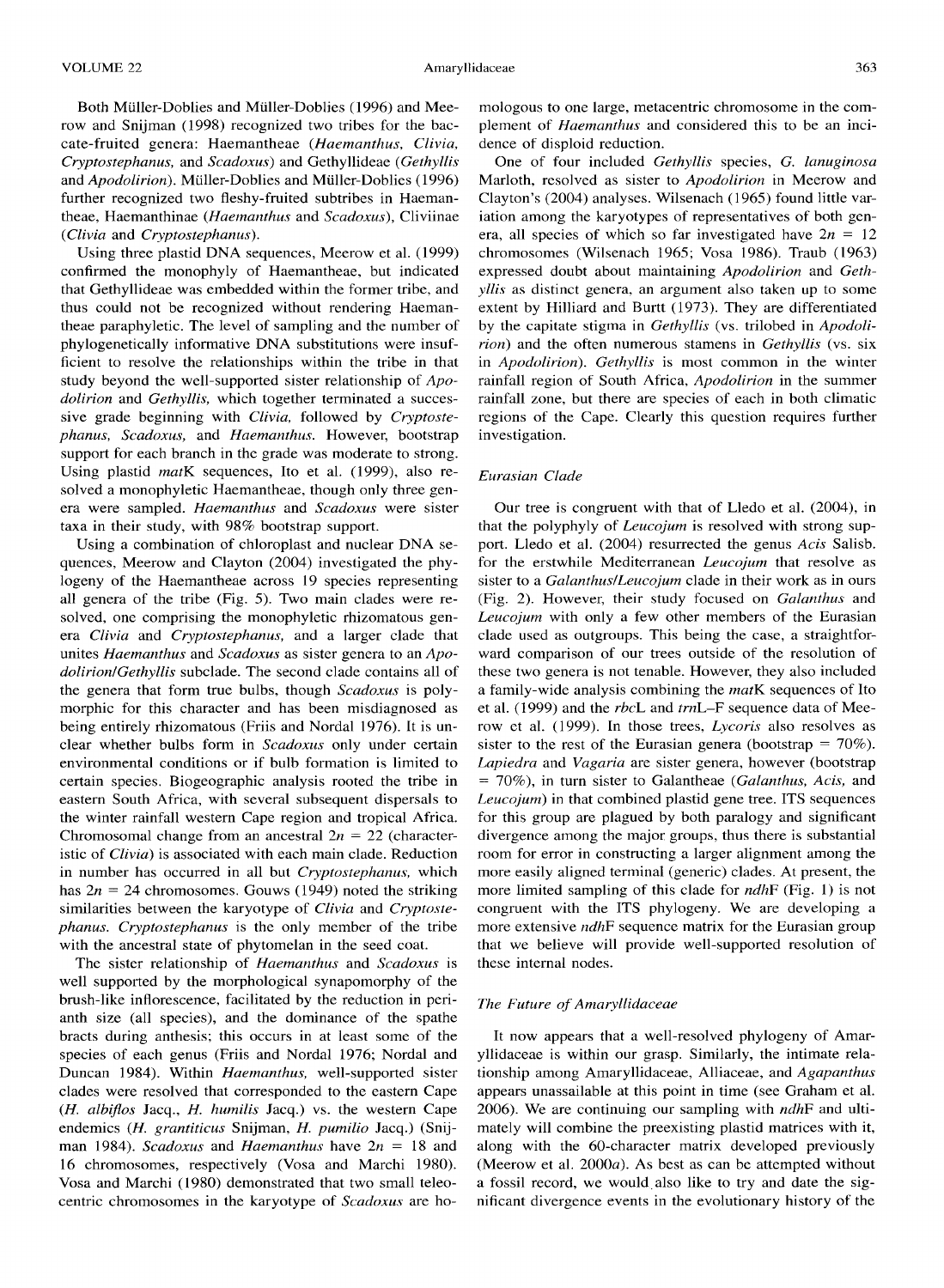

Fig. 5.-Phylogenetic tree derived from cladistic analyses of combined chloroplast *trnL-F* and nuclear ribosomal DNA spacer sequences across 19 species of Amaryllidaceae tribe Haemantheae, with *Amaryllis belladonna* L. used as the outgroup (Meerow and Clayton 2004). Numbers above branches are branch lengths. Numbers below branches are bootstrap support.

group. We are also still attempting to understand the curious pattern of polyphyly resolved by ITS within certain genera of the American hippeastroids (Meerow et al. 2000b) and are currently testing various plastid spacer regions in the hopes that one or more will allow us to corroborate or challenge these results.

AGP II (2003) advocates recognizing all Agapanthaceae,

Alliaceae, and Amaryllidaceae as three subtaxa of a single family, citing Alliaceae Batsch (1786) as the name of earliest priority. They do, however, leave open the option for recognizing three families. The former would essentially reestablish the family concept of Hutchinson (1934, 1959) with a few modifications. However, we believe that nomenclatural stability would be better served by conserving the name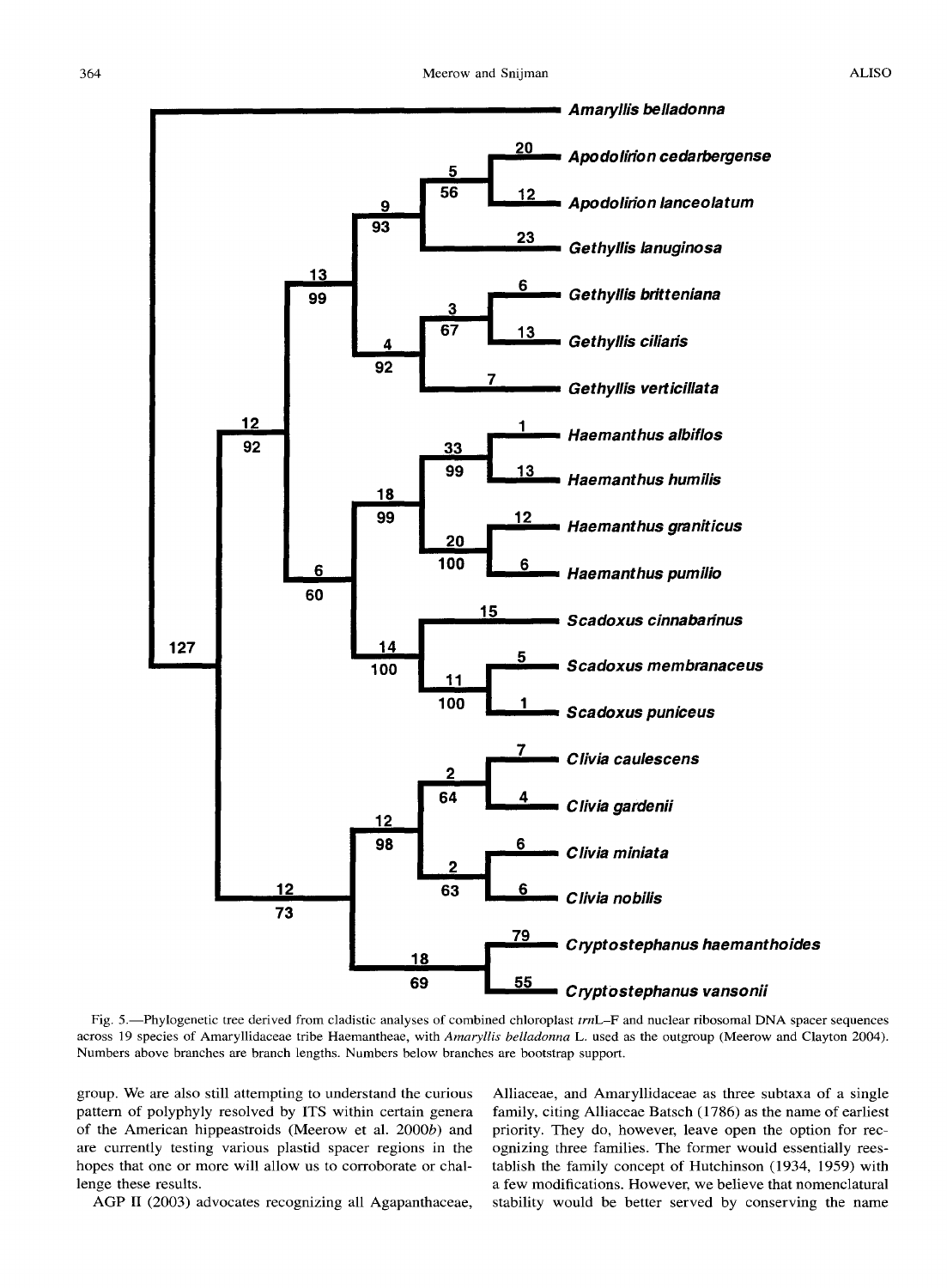Amaryllidaceae for the family and are preparing a proposal for this action.

#### LITERATURE CITED

- ANGIOSPERM PHYLOGENY GROUP II [APG II]. 2003. An update of the Angiosperm Phylogeny Group classification for the orders and families of flowering plants: AGP II. *Bot. J. Linn. Soc.* 141: 339- 436.
- ARNOLD, T. H., AND B. C. DE WET. 1993. Plants of southern Africa: names and distribution. *Mem. Bot. Surv. South Africa* 62: 1-825.
- ARROYO, S.C., AND D. F. CUTLER. 1984. Evolutionary and taxonomic aspects of the internal morphology in Amaryllidaceae from South America and southern Africa. *Kew Bull.* 39: 467-498.
- BATSCH, A. J. G. K. 1786. Alliaceae, p. 50. *In* Dispositio generum plantarum jenensium secundum Linnaeum et familias naturales. Jena, Germany.
- BENTHAM, G., AND J. D. HOOKER. 1883. Genera plantarum, Vol. 3. L. Reeve and Co., London, UK. 615 p.
- CHASE, M. W., M. R. DUVALL, H. G. HILLS, J. G. CONRAN, A. V. Cox, L. E. EGUIARTE, J. HARTWELL, M. F. FAY, L. R. CADDICK, K. M. CAMERON, AND S. HooT. 1995. Molecular phylogenetics of *Lilianae,* pp. 109-137. *In* P. J. Rudall, P. J. Cribb, D. F. Cutler, and C. J. Humphries [eds.], Monocotyledons: systematics and evolution. Royal Botanic Gardens, Kew, Richmond, Surrey, UK.
- DAHLGREN, R. M. T., H. T. CLIFFORD, AND P. F. YEO. 1985. The families of the monocotyledons: structure, evolution, and taxonomy. Springer-Verlag, Berlin, Germany. 520 p.
- DOUZERY J. P., A. M. PRIDGEON, P. KORES, H. KURZWEIL, P. LINDER, AND M. W. CHASE. 1999. Molecular phylogenetics of Diseae (Orchidaceae): a contribution from nuclear ribosomal ITS sequences. *Amer. J. Bot.* 86: 887-899.
- FAY, M. F., AND M. W. CHASE. 1996. Resurrection of Themidaceae for the *Brodiaea* alliance, and recircumscription of Alliaceae, Amaryllidaceae and Agapanthoideae. *Taxon* 45: 441-451.
- -, P. J. RUDALL, S. SULLIVAN, K. L. STOBART, A. Y. DE BRUIJN, G. REEVS, F. QAMARuz-ZAMAN, W-P. HoNG, J. JosEPH, W. J. HAHN, J. G. CONRAN, AND M. W. CHASE. 2000. Phylogenetic studies of Asparagales based on four plastid DNA regions, pp. 360-371. *In*  K. L. Wilson and D. A. Morrison [eds.], Monocots: systematics and evolution. CSIRO Publishing, Collingwood, Victoria, Australia.
- FELSENSTEIN, J. 1985. Confidence limits on phylogenies: an approach using the bootstrap. *Evolution* 39: 783-791.
- FITCH, W. M. 1971. Toward defining the course of evolution: minimum change for a specific tree topology. *Syst. Zool.* 20: 406-416.
- FRIIS, I., AND I. NORDAL. 1976. Studies on the genus *Haemanthus*  (Amaryllidaceae), Vol. 4. Division of the genus into *Haemanthus*  s. str. and *Scadoxus* with notes on *Haemanthus* s. str. *Norweg. J. Bot.* 23: 63-77.
- Gouws, J. B. 1949. Karyology of some South African Amaryllidaceae. *Pl. Life (Stanford)* 5: 54-81.
- GRAHAM, S. W., J. M. ZGURSKI, M. A. MCPHERSON, D. M. CHER-NIAWSKY, J. M. SAARELA, E. F. C. HoRNE, S. Y. SMITH, W. A. WONG, H. E. O'BRIEN, V. L. BIRON, J. C. PIRES, R. G. OLMSTEAD, M. W. CHASE, AND H. S. RAJ. 2006. Robust inference of monocot deep phylogeny using an expanded multigene plastid data set, pp. 3-21. *In* J. T. Columbus, E. A. Friar, J. M. Porter, L. M. Prince, and M. G. Simpson [eds.], Monocots: comparative biology and evolution (excluding Poales). Rancho Santa Ana Botanic Garden, Claremont, California, USA.
- HENDY, M. D., AND D. PENNY. 1982. Branch and bound algorithms to determine minimal evolutionary trees. *Math. Biosci.* 59: 277- 290.
- HERBERT, W. 1837. Amaryllidaceae.J. Ridgeway and Sons, London, UK. 428 p.
- HILLIARD, 0. M., AND B. L. BURTT. 1973. Notes on some plants of

southern Africa, Vol. 3. *Notes Roy. Bot. Card. Edinburgh* 32: 303-387.

- HuBER, H. 1969. Die Samenmerkmale und Verwandtschaftsverhaltnisse der Liliiflorae. *Mitt. Bot. Staatssamml. Miinchen* 8: 219- 538.
- HuTCHINSON, J. 1934. Families of flowering plants, Vol. 2. Monocotyledons, Ed. I. MacMillan and Co., London, UK. 243 p.
- -. 1959. Families of flowering plants, Vol. 2. Monocotyledons, Ed. 2. Clarendon Press, Oxford, UK. 792 p.
- ITO, M., A. KAWAMOTO, Y. KITA, T. YUKAWA, AND S. KURITA. 1999. Phylogenetic relationships of Amaryllidaceae based on *matK* sequence data. *J. Pl. Res.* 112: 207-216.
- KosHIMIZU, T. 1930. Carpobiological studies of *Crinum asiaticum* L. var. *japonicum* Baker. *Mem. Coil. Sci. Kyoto Imp. Univ., Ser. B, Bioi.* 5: 183-227.
- LINNAEUS, C. 1753. Species plantarum, 2 vols. Laurentii Salvii, Stockholm, Sweden. 1230 p.
- LLEDÓ, M. D., A. P. DAVIS, M. B. CRESPO, M. W. CHASE, AND M. F. FAY. 2004. Phylogenetic analysis of *Leucojum* and *Calanthus*  (Amaryllidaceae) based on plastid *matK* and nuclear ribosomal spacer (ITS) DNA sequences and morphology. *Pl. Syst. Evol.* 246: 223-243.
- MEEROW, A. W. 1995. Towards a phylogeny of the Amaryllidaceae, pp. 169-179. *In* P. J. Rudall, P. J. Cribb, D. F. Cutler, and C. J. Humphries [eds.], Monocotyledons: systematics and evolution, Royal Botanic Gardens, Kew, Richmond, Surry, UK.
- -, AND J. R. CLAYTON. 2004. Generic relationships among the baccate-fruited Amaryllidaceae (tribe Haemantheae) inferred from plastid and nuclear non-coding DNA sequences. *Pl. Syst. Evol.*  244: 141-155.
- ---, M. F. FAY, C. L. GuY, Q-B. Ll, F. Q. ZAMAN, AND M. W. CHASE. 1999. Systematics of Amaryllidaceae based on cladistic analysis of plastid *rbcL* and *trnL-F* sequence data. *Amer. J. Bot.*  86: 1325-1345.
- -, M. W. Chase, C. L. Guy, Q. Li, D. Snijman, and S-L. YANG. *2000a.* Phylogeny of the Amaryllidaceae: molecules and morphology, pp. 368-382. *In* K. L. Wilson and D. A. Morrison [eds.], Monocots: systematics and evolution. CSIRO Publishing, Collingwood, Victoria, Australia.
- -, C. L. GUY, Q-B. LI, AND J. R. CLAYTON. 2002. Phylogeny of the tribe Hymenocallideae (Amaryllidaceae) based on morphology and molecular characters. *Ann. Missouri Bot. Card.* 89: 400-413.
- $-$ , AND S-Y. YANG. 2000*b*. Phylogeny of the American Amaryllidaceae based on nrDNA ITS sequences. *Syst. Bot.* 25: 708-726.
- -, D. J. LEHMILLER, AND J. R. CLAYTON. 2003. Phylogeny and biogeography of *Crinum* L. (Amaryllidaceae) inferred from nuclear and limited plastid non-coding DNA sequences. *Bot. J. Linn. Soc.* 141: 349-363.
- ---,AND D. A. SNIJMAN. 1998. Amaryllidaceae, pp. 83-110. *In*  K. Kubitzki [ed.], The families and genera of vascular plants, Vol. 3. Flowering plants. Monocotyledons. Lilianae (except Orchidaceae). Springer-Verlag, Berlin, Germany.
- ---, AND ---. 2001. Phylogeny of Amaryllidaceae tribe Amaryllideae based on nrDNA ITS sequences and morphology. *Amer. J. Bot.* 88: 2321-2330.
- MELCHIOR, H. 1964. Liliiflorae, pp. 513-543. *In* H. Melchior [ed.], Engler's Syllabus der Pflanzenfamilien, Vol. 2. Gebriider Borntrager, Berlin, Germany.
- MÜLLER-DOBLIES, D., AND U. MÜLLER-DOBLIES. 1985. De Liliifloris notulae 2: de taxonomia subtribus Strumariinae (Amaryllidaceae). *Bot. Jahrb. Syst.* 107: 17-47.
- -, AND -------------. 1994. De Liliifloris notulae, Vol. 5. Some new taxa and combinations in the Amaryllidaceae tribe Amaryllideae from arid South Africa. *Feddes Repert.* 105: 331-363.

---, AND ---. 1996. Tribes and subtribes and some species